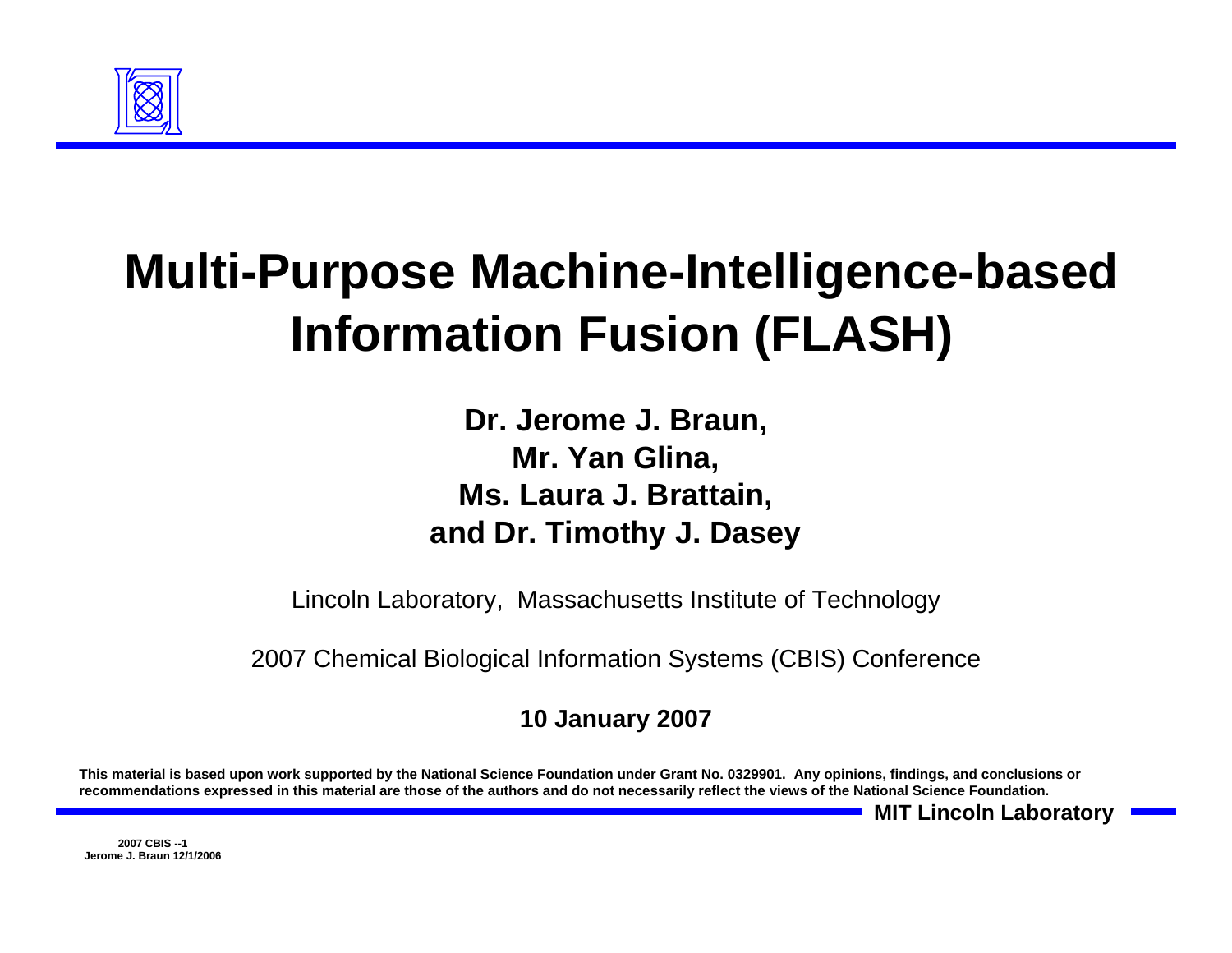

## **Overview**

**Decision Support for diverse CBD applications**

#### **FLASH**

**Decision Support Architecture**

**Machine-Intelligence Multisource Information Fusion**

**Uncertain and Disparate Multisource Data (sensors and other sources)**

- • *Problem*
	- **Fusion, recognition and reasoning with uncertain and disparate data (from sensors and other information sources) for demanding decision-support applications, including complex phenomenology and absence of reliable models**
- • *Relevance*
	- **Exploitation of multiple imperfect data sources is key to robust decision support for CBD systems**
- • *Solution*
	- **Advanced algorithmic methods for decision support**
	- **FLASH: novel cognitive-processing oriented machine-intelligence decision support architecture and methods**
	- **Broad applicability to CB attack detection and characterization, facility protection, course-of-action guidance and other decision-support tasks**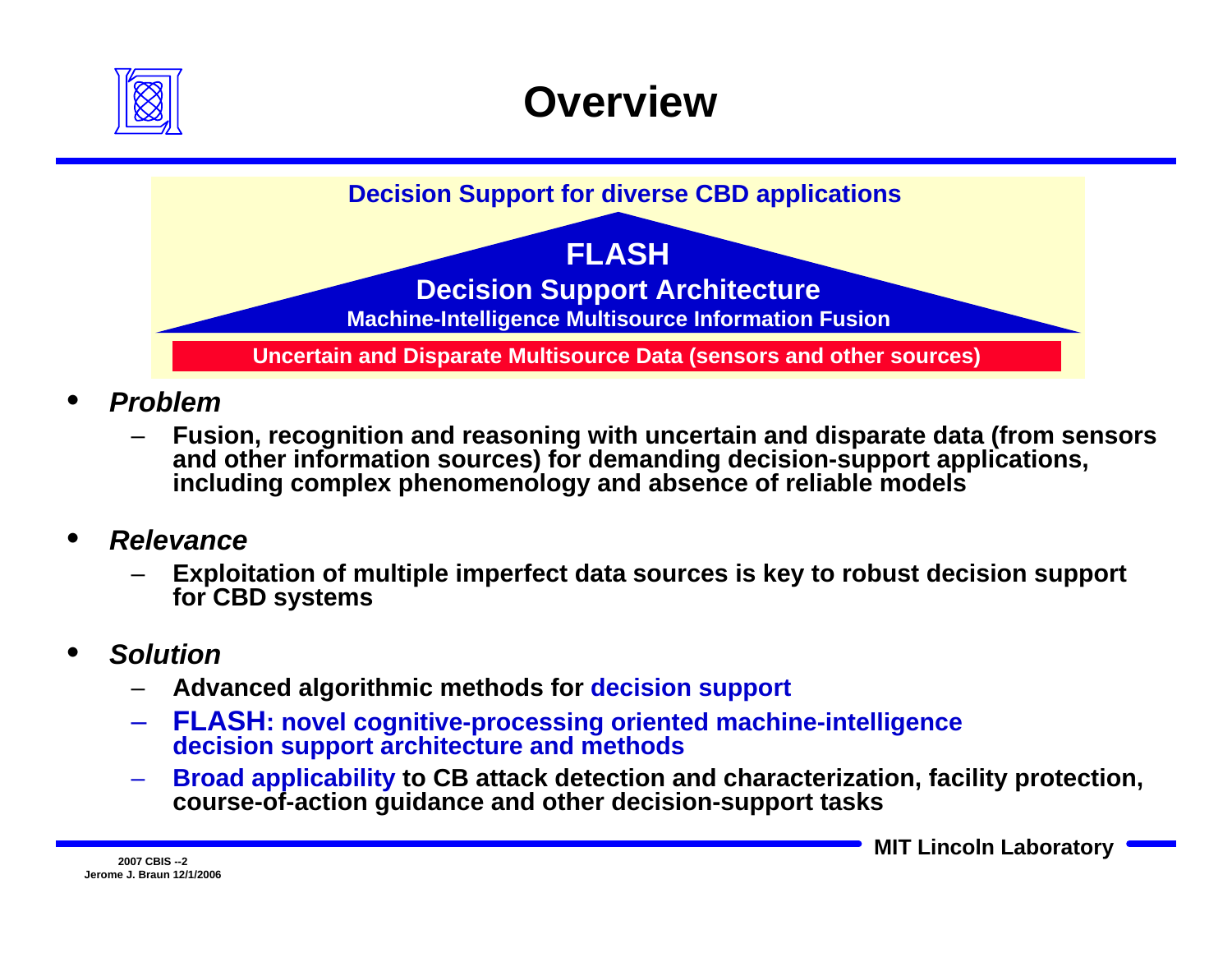

### **Motivation for FLASH Machine Intelligence Approach**

- • **CBD domain challenges**
	- –**Complex phenomenology**
	- –**Limited reliability of models and processes**
	- –**Data inexactness and uncertainty**



- • **Machine-intelligence character of FLASH methods**
	- –**Particularly suitable for demanding decision-support tasks such as CBD**
	- –**Generality of algorithmic methods offers potential of multi-purpose functionality**
	- – **Alleviate redevelopment problems and costs associated with proliferation of single-purpose approaches lacking scalability and migration capability**
	- – **Enable augmented cognition for warfighter, reduce information overload and enhance decision quality**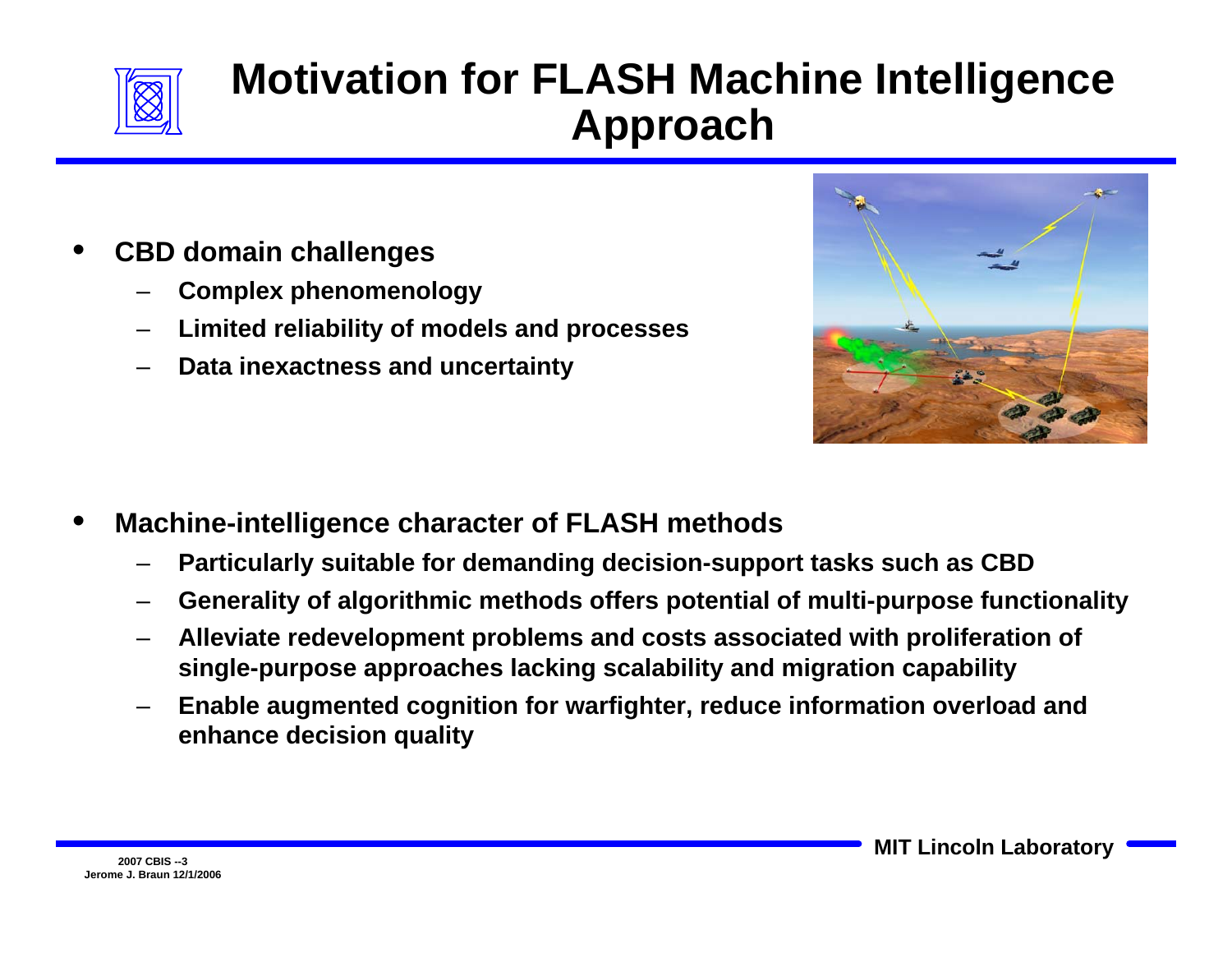

## **Machine Intelligence and Machine Learning**

- •**Paradigm shift from coding pre-known tasks to coding learning process itself**
- • **Machine intelligence must include learning**
	- – **Automatically** *learn* **from information embedded in data, to recognize/decide cases not-seen-before**
	- **Learning implies adaptability**
- •**Cognitive systems – high-end machine-learning systems**



**Machine intelligence and machine learning alleviate need for precise models, adapt better to unanticipated conditions and different applications adapt better to unanticipated conditions and different applicationsMachine intelligence and machine learning alleviate need for precise models,**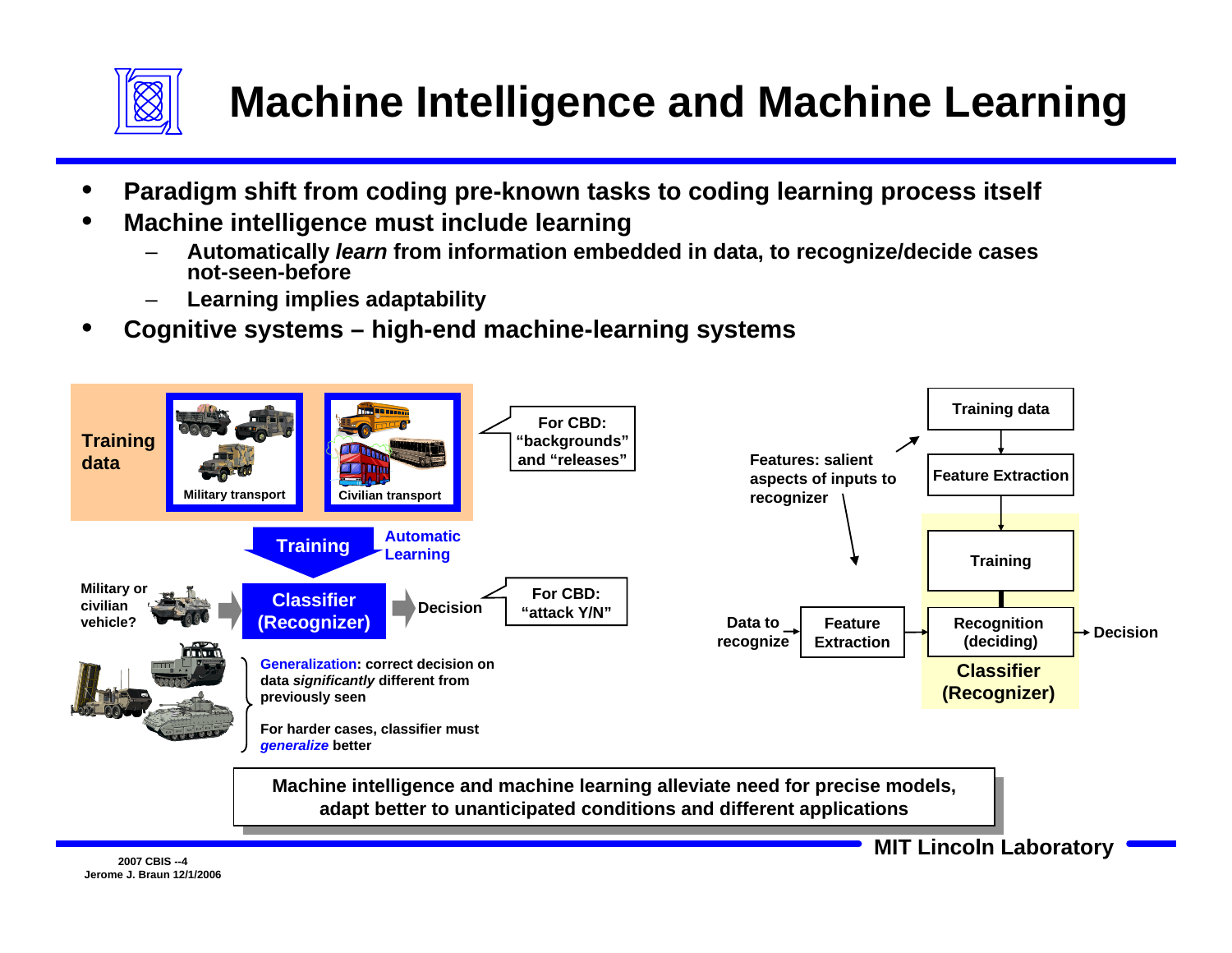

- • **Information fusion = inference, recognition, reasoning, and decision-making**
	- –**Algorithmic process from multiple data sources to decisions**
	- –*Not* **about networking, data collection and storage, etc.**
- • **Existent approaches to information fusion all have limitations**
	- –**Sample of method areas shown below**
	- – *Relative* **strengths and weaknesses shown do** *not* **imply method applicability or inapplicability for particular task**

|                                    | <b>Perfor</b> | inference<br>Cope | uncontain-<br>Cope | Data<br>disorder<br>With<br>Suitable | $\mathcal{R}^{\bullet}$<br>teatlyte<br>Suitable | $\mathbf{Q}$<br>$\mathcal{S}$<br><b>DECIS</b><br>Suitable | <b>Ooifr</b><br>$\epsilon$ <sup>O</sup><br><b>Q</b><br>SS, | Lite of California |
|------------------------------------|---------------|-------------------|--------------------|--------------------------------------|-------------------------------------------------|-----------------------------------------------------------|------------------------------------------------------------|--------------------|
| <b>Classical signal processing</b> |               |                   |                    |                                      |                                                 |                                                           |                                                            | <b>Relative</b>    |
| <b>Bayesian methods</b>            |               |                   |                    |                                      |                                                 |                                                           |                                                            | <b>Strength</b>    |
| <b>Non-Bayesian methods</b>        |               |                   |                    |                                      |                                                 |                                                           |                                                            |                    |
| <b>Estimation theory</b>           |               |                   |                    |                                      |                                                 |                                                           |                                                            | <b>Relative</b>    |
| <b>Neural networks</b>             |               |                   |                    |                                      |                                                 |                                                           |                                                            | <b>Weakness</b>    |

We are developing hybrid approach to alleviate limitations of individual methods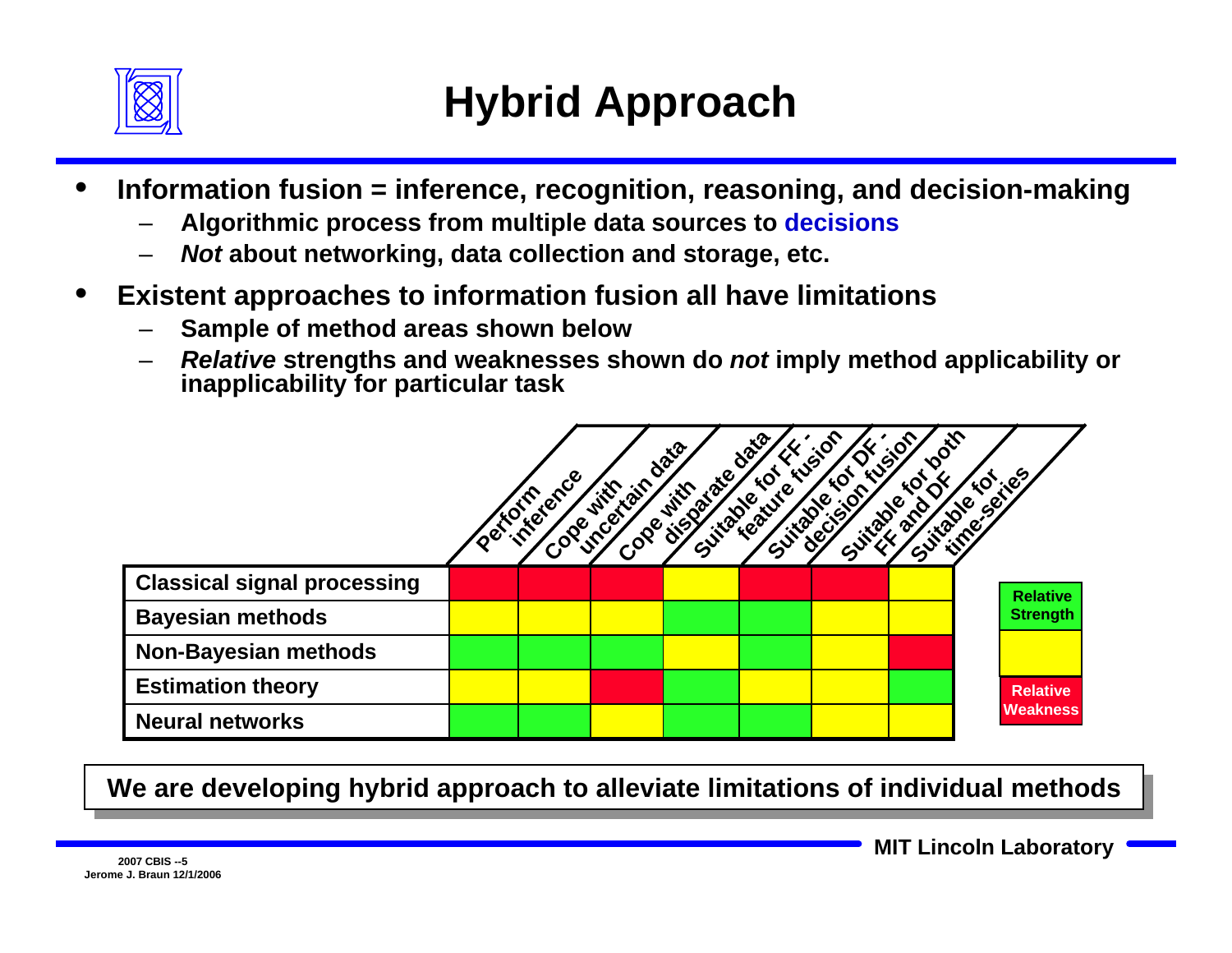

## **Conceptual View of FLASH**

**(Fusion, Learning, Adaptive Super-Hybrid)**

- •**FLASH integrates diverse machine-intelligence supervised and unsupervised learning and reasoning methods (subsystems, agents) at multiple levels**
- •**Cognitive-processing architecture – inspired by neuroscience, cognitive studies**

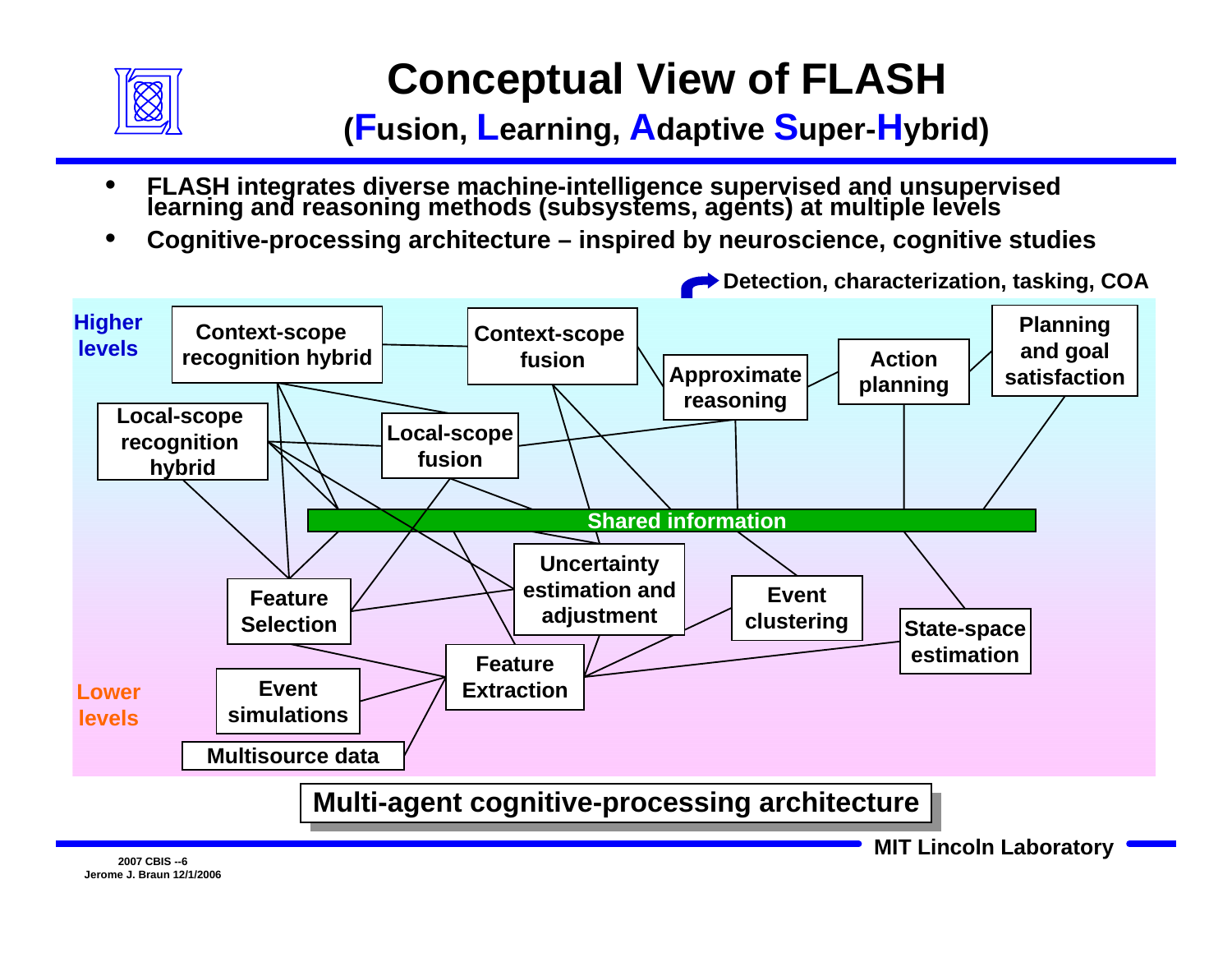

## **FLASH-1 Simplified Block Diagram**

**ResultsEvent detection, characterization, CoA**

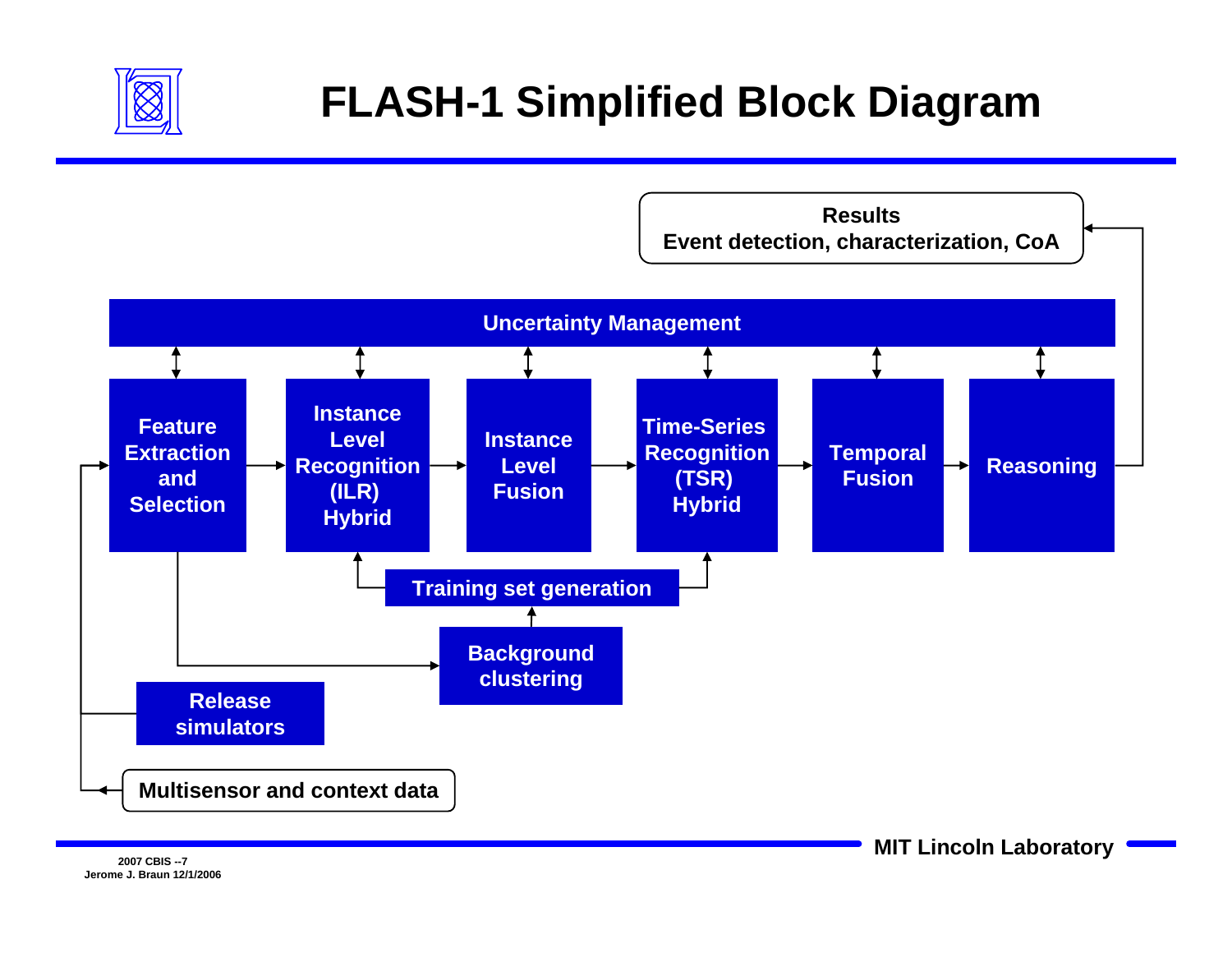



- • **Source of data for CB information fusion and decision support studies**
- •**Portable for deployments in various settings**
- • **Multiple multisensor nodes, easily reconfigurable, seamless addition of sensors**
- •**Foundation for CB "common operating infrastructure"**
- • **Multiple deployments within MIT LL and multi-month data collection campaigns**
	- –**Office building environment**
	- **Cafeteria with complex background, including cooking facilities operation and proximity to outdoors**



**Node contents:** 

- **Multiple optical particle counters**
- **MIT LL BAWS III**
- **Airflow sensor**
- **Space for additional sensors**
- **Cluster processor**
- **Power supply**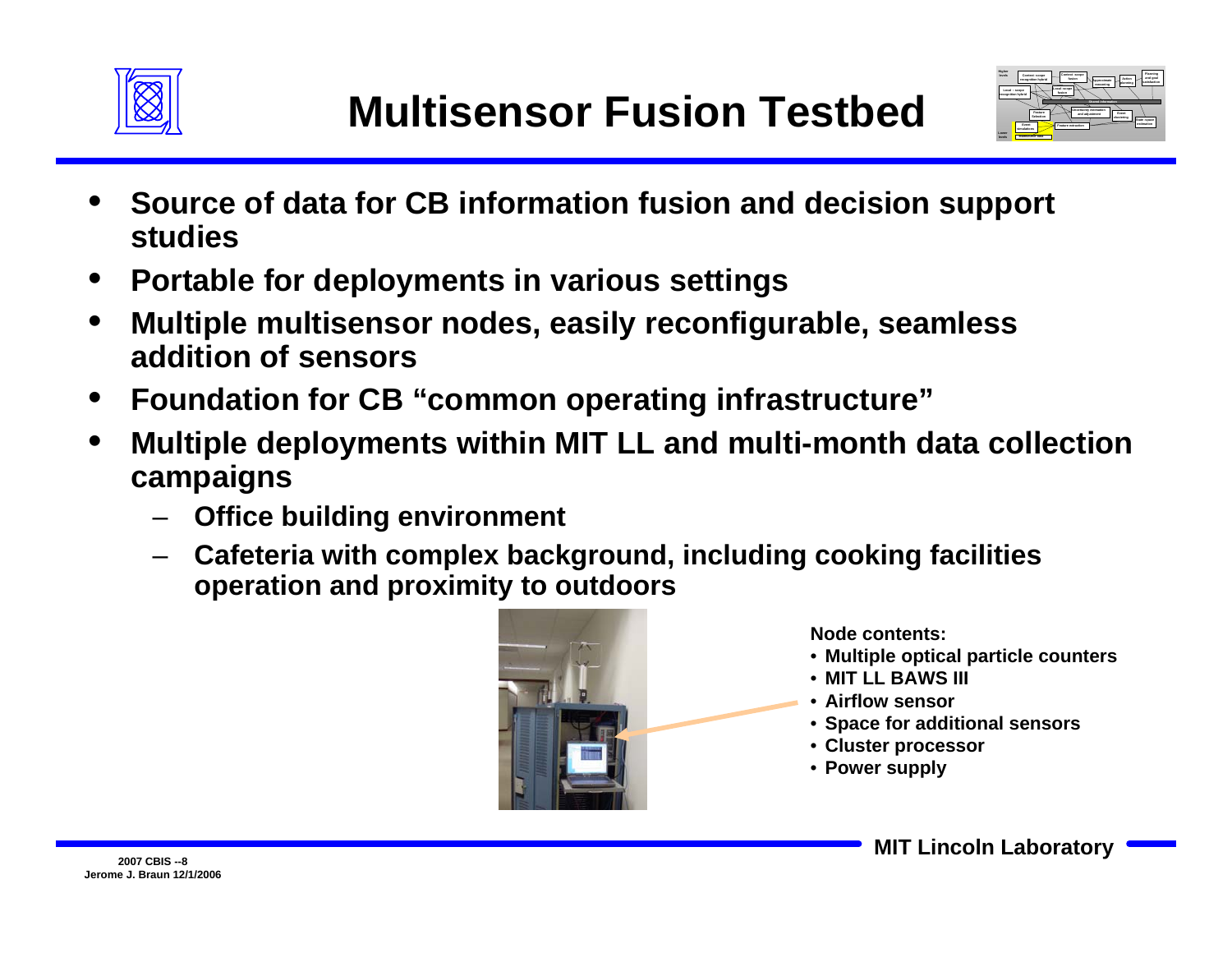

## **Testbed Data Management System**



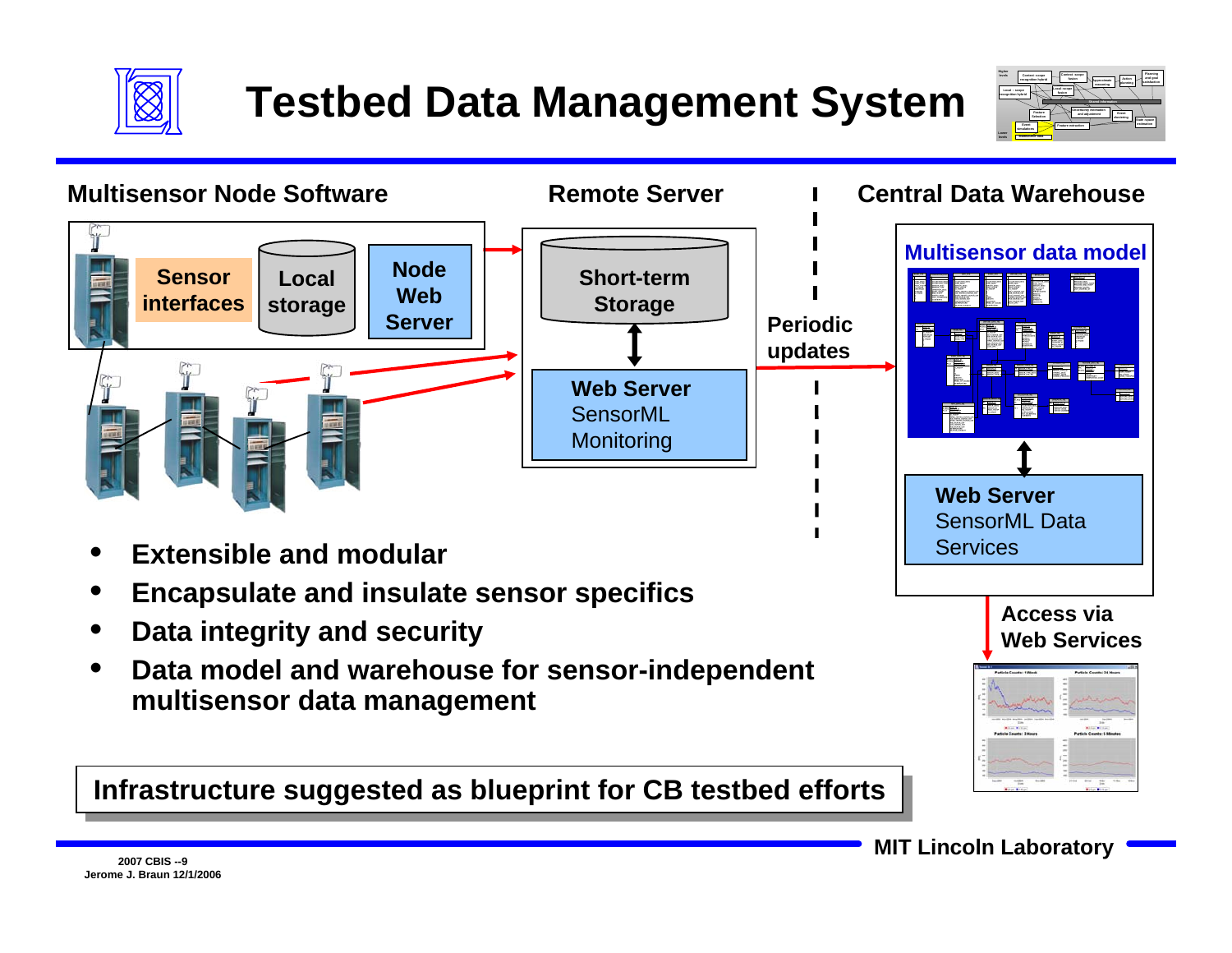



- •**Extensive indoor-background measurement campaigns conducted**
- •**Collected data used for development of training datasets for machine learning**
- •**Enable background characterization**



#### **Background data excerpts**

**Jerome J. Braun 12/1/2006**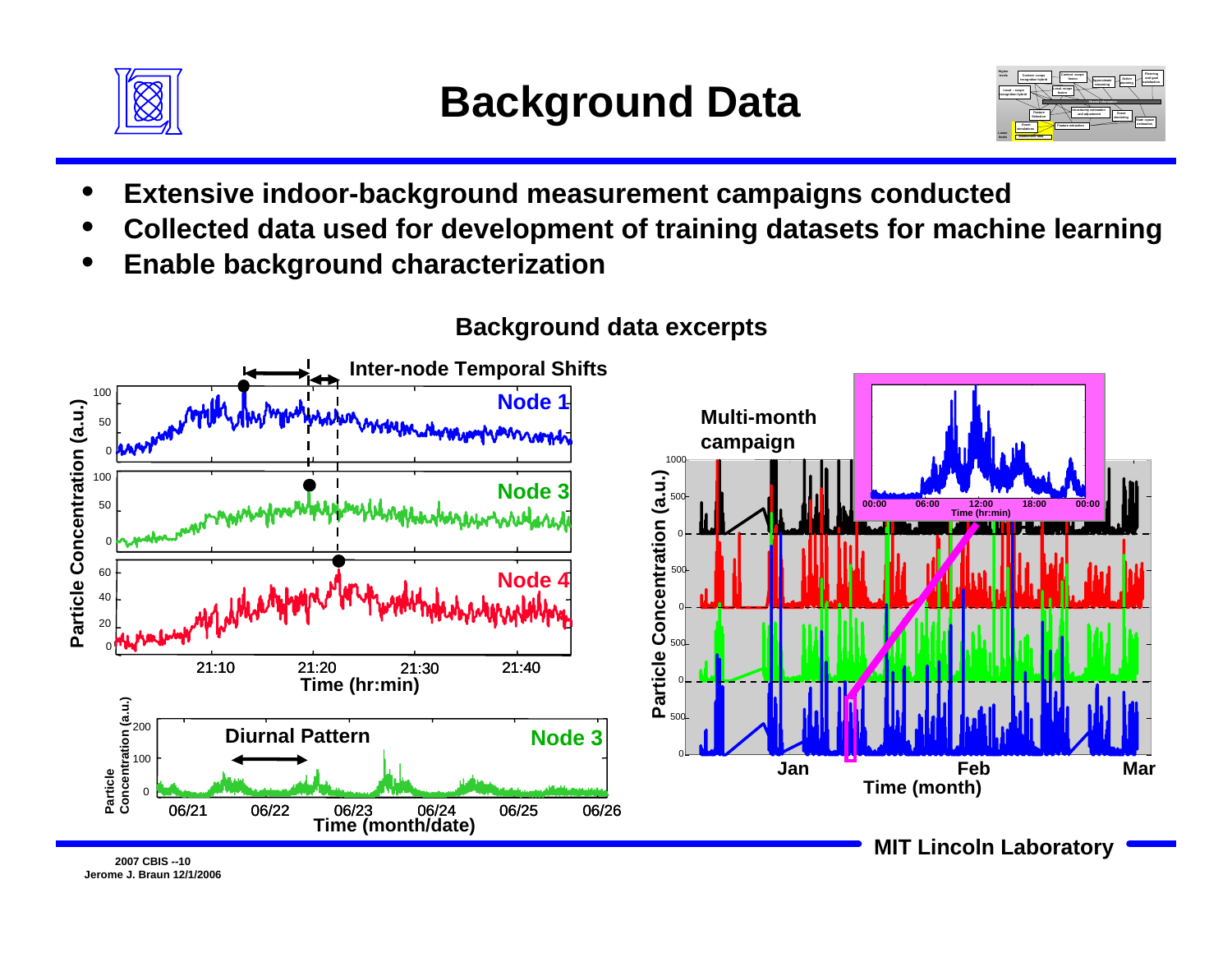



- • **Stochastic simulation approach for efficient generation of multiple release-cases to support development of training and testing datasets**
- •**Span parameter-space of plausible releases**
- •**Computationally efficient, rudimentary T&D (transport and dispersion)**

**Release simulation example**



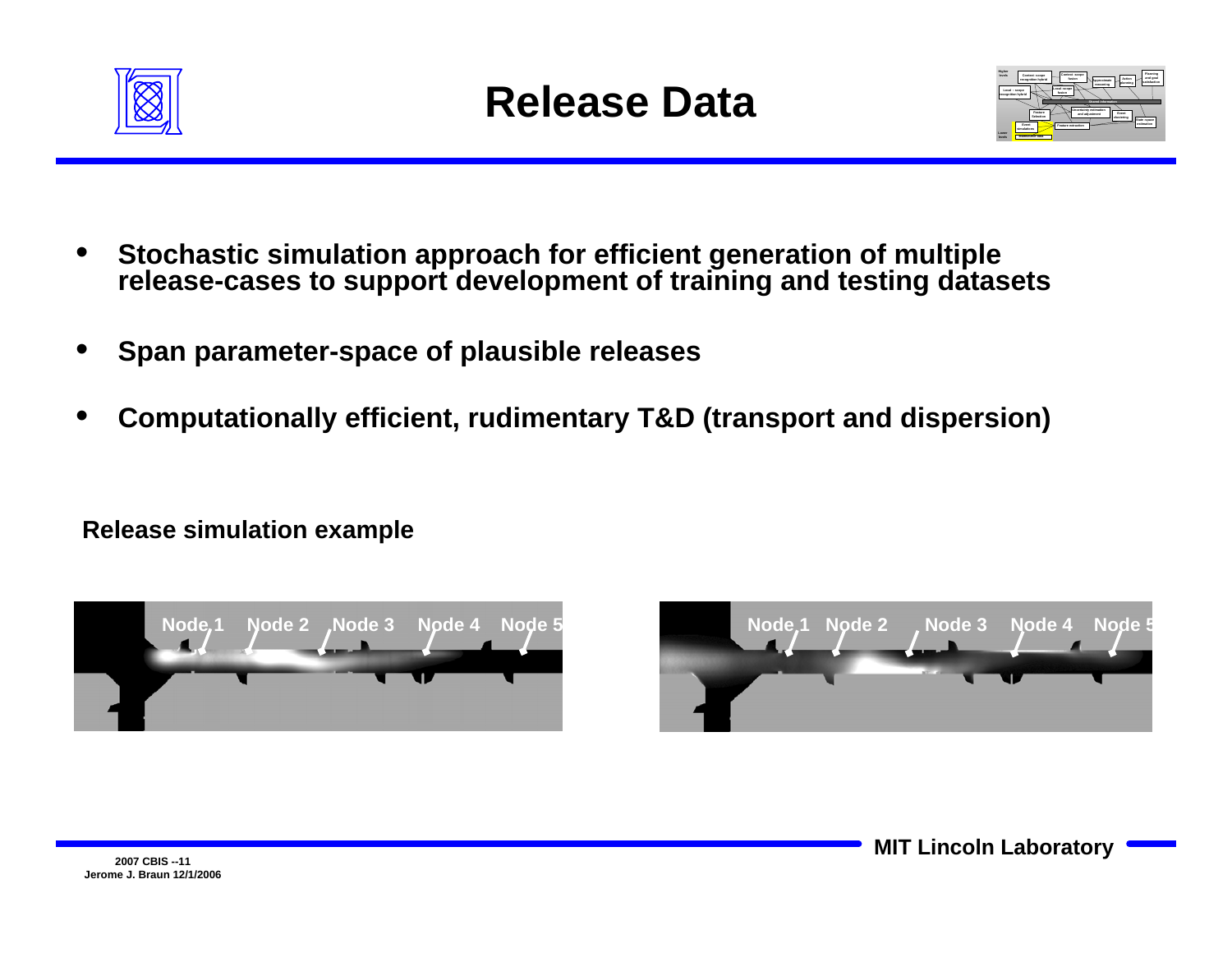



- • **Feature design "from first principles" challenging in CB**
	- –**Non-specific sensing modalities, complex T&D**
- •**Diverse set of features, unconventional types and uses**

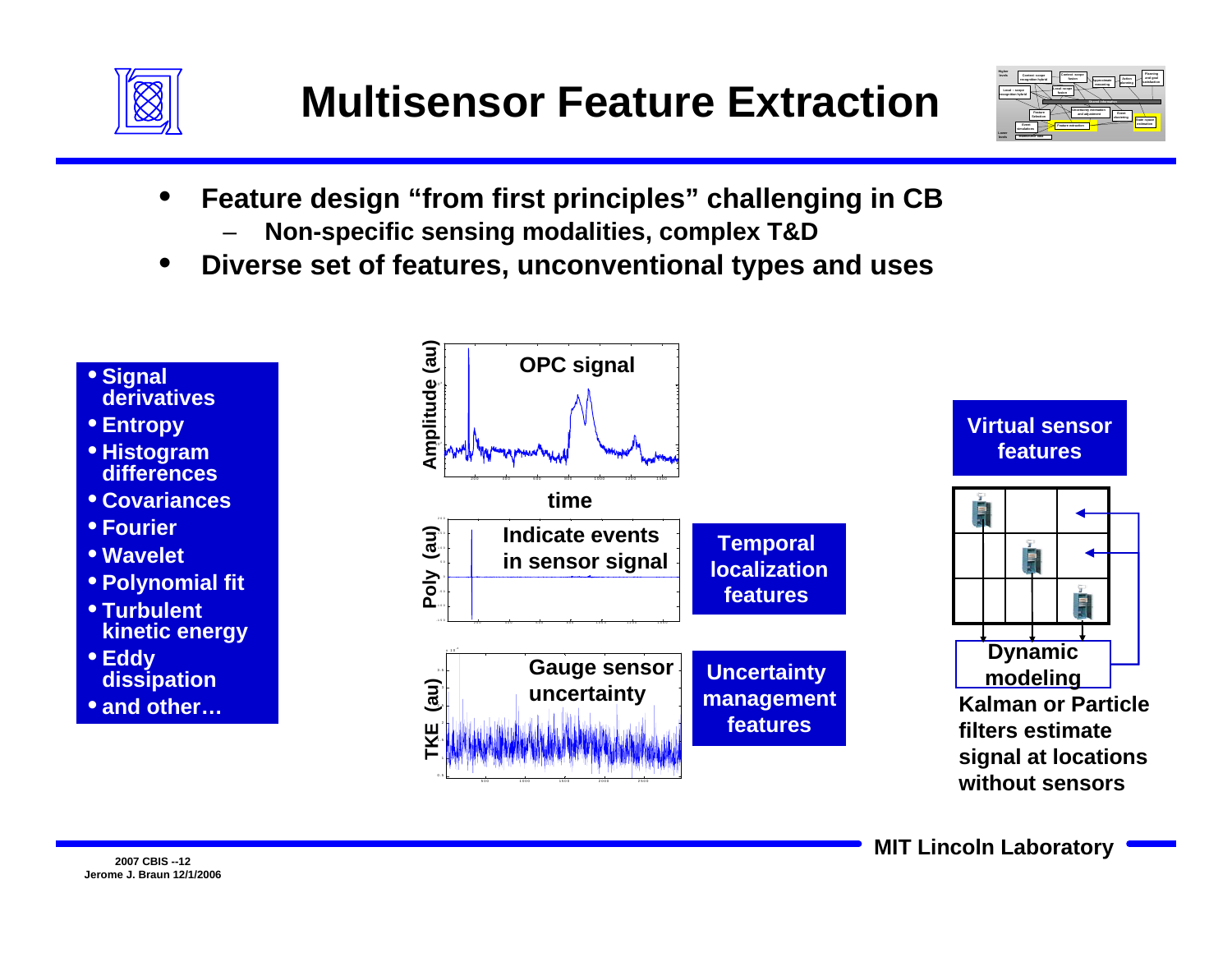



- •**Classification task difficulty increases with number of features**
- •**Feature selection automatically decides feature efficacy**
- •**Classifier-independent feature selection methods developed**
- •**Exploitable for dynamic feature space selection**

**Information-theoretic approach (mutual information maximization) ranks features according to how well they represent the data**



**Classifier-independent feature selection approach Classifier-independent feature selection approach**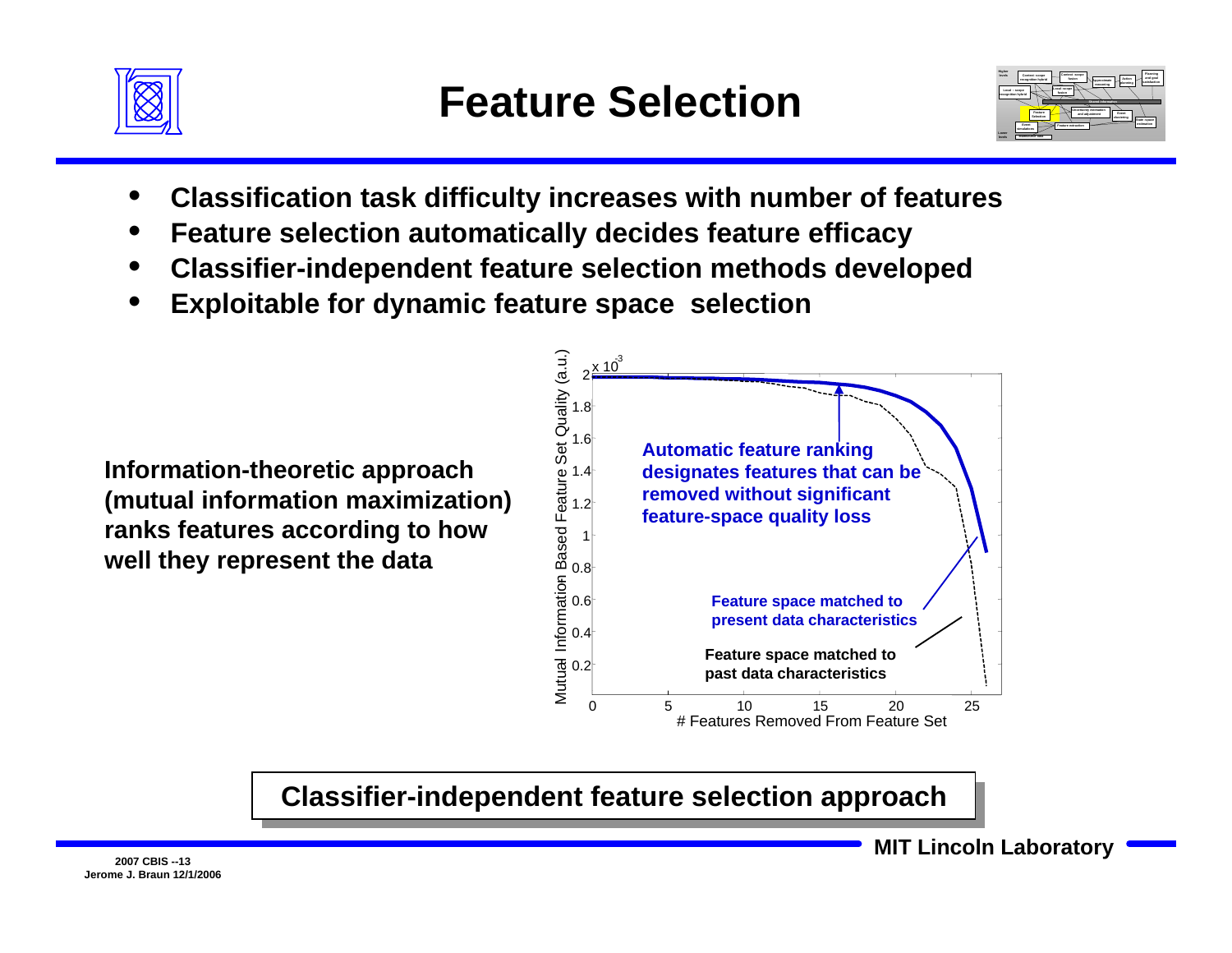



- • **Background vs. release discrimination difficult due to background dynamics**
- • **Find background** *subtypes* **by clustering, and recast problem as set of easier tasks**
	- **Subtype vs. release**
- • **Temporal clustering methods developed**
	- **Enhancements over Adaptive Resonance Theory (ART) based clustering**



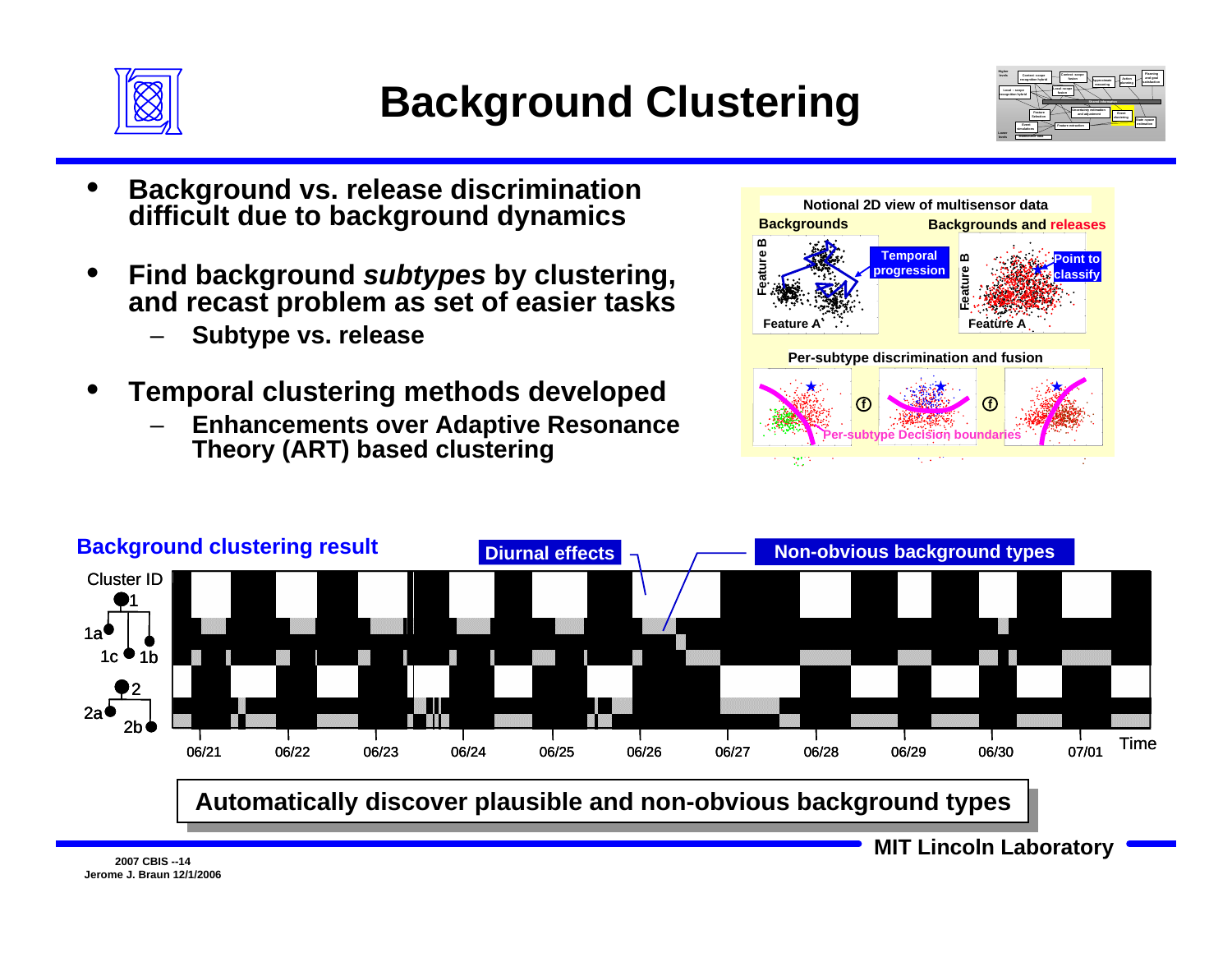

- • **Preliminary results of relative gains with respective aspects of FLASH**
	- –**Simple non-FLASH fusion scheme provided for reference**
- •**Suggestive of relative benefit of hybrid approach elements, not any specific system performance**



**Preliminary results of relative gains illustrate potential of FLASH Preliminary results of relative gains illustrate potential of FLASH**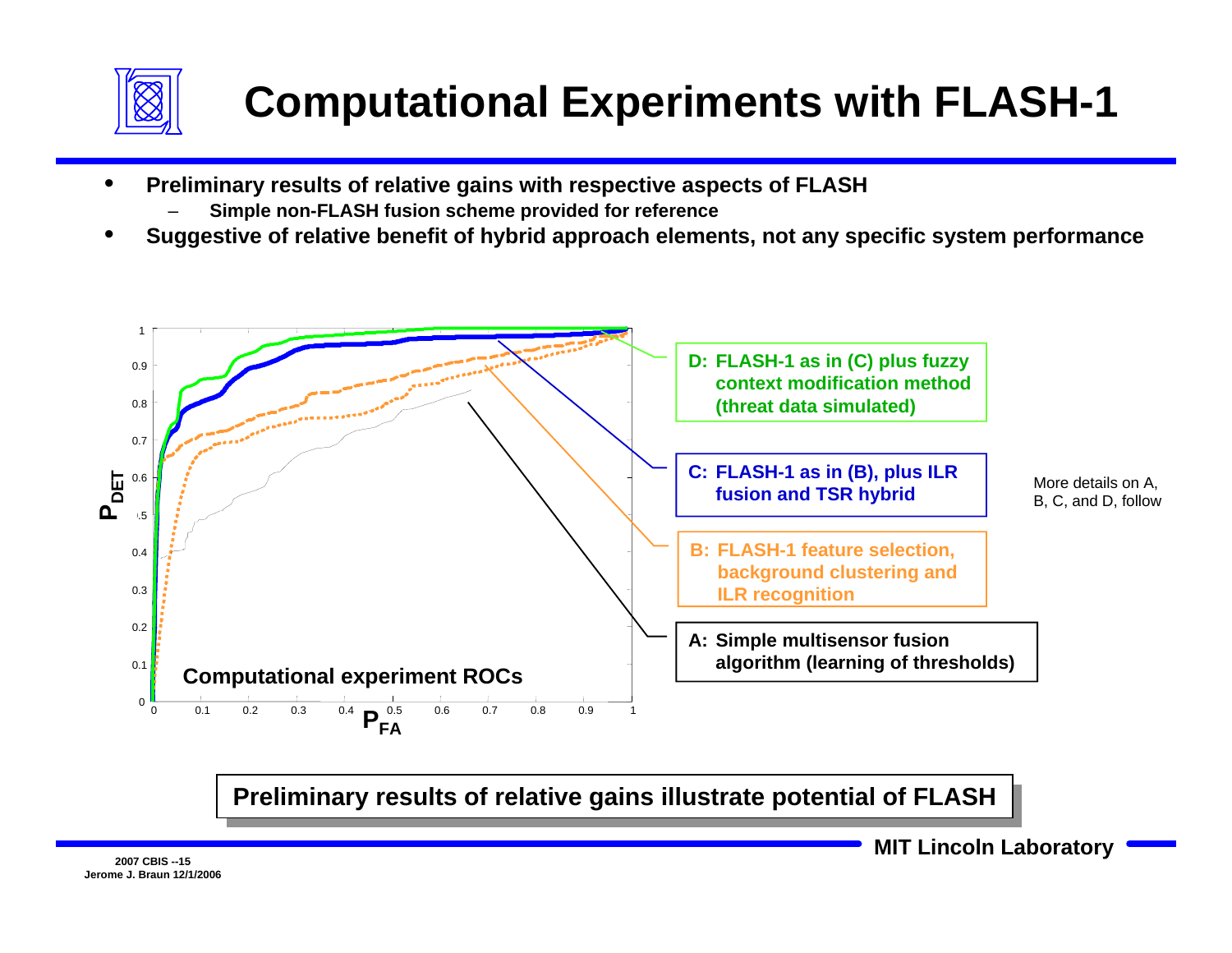



- • **Instance-Level Recognition (ILR) Hybrid currently based on multiple Support Vector Machines (SVM)**
- • **ILR outputs are functions of distance from decision boundaries of multiple SVMs**
- • **Computational experiments on datasets from deployment 1**
- • **Comparison with "non-FLASH" simple fusion algorithm, based on estimating thresholds**

**Performance results showing ILR hybrid Performance results showing ILR hybrid outperforming simple fusion method outperforming simple fusion method**

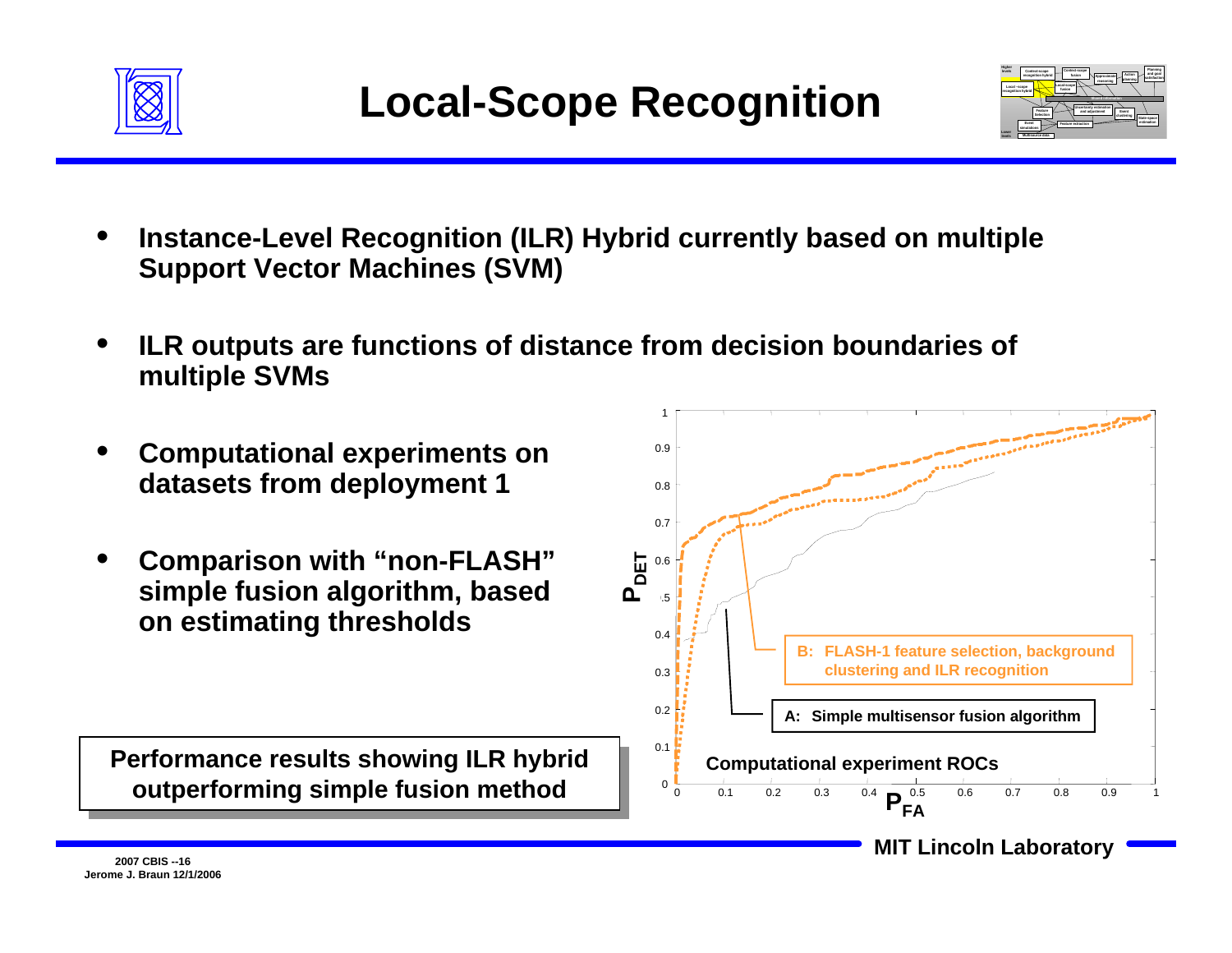

#### **Local-scope Fusion and Context-scope Recognition**



- • **ILR fusion based on Dempster-Shafer theory of evidence**
- • **Each recognizer in ILR hybrid constitutes separate evidence source**
- • **Time-Series Recognition (TSR) operates on sequences of ILR fusion stage outputs**
- • **TSR based on Hidden Markov Models**
	- **Continuous Density HMMs (CD-HMMs)**





**Performance results showing relative gains Performance results showing relative gains of FLASH-1 ILR fusion and TSR recognition of FLASH-1 ILR fusion and TSR recognition** 

**Jerome J. Braun 12/1/2006**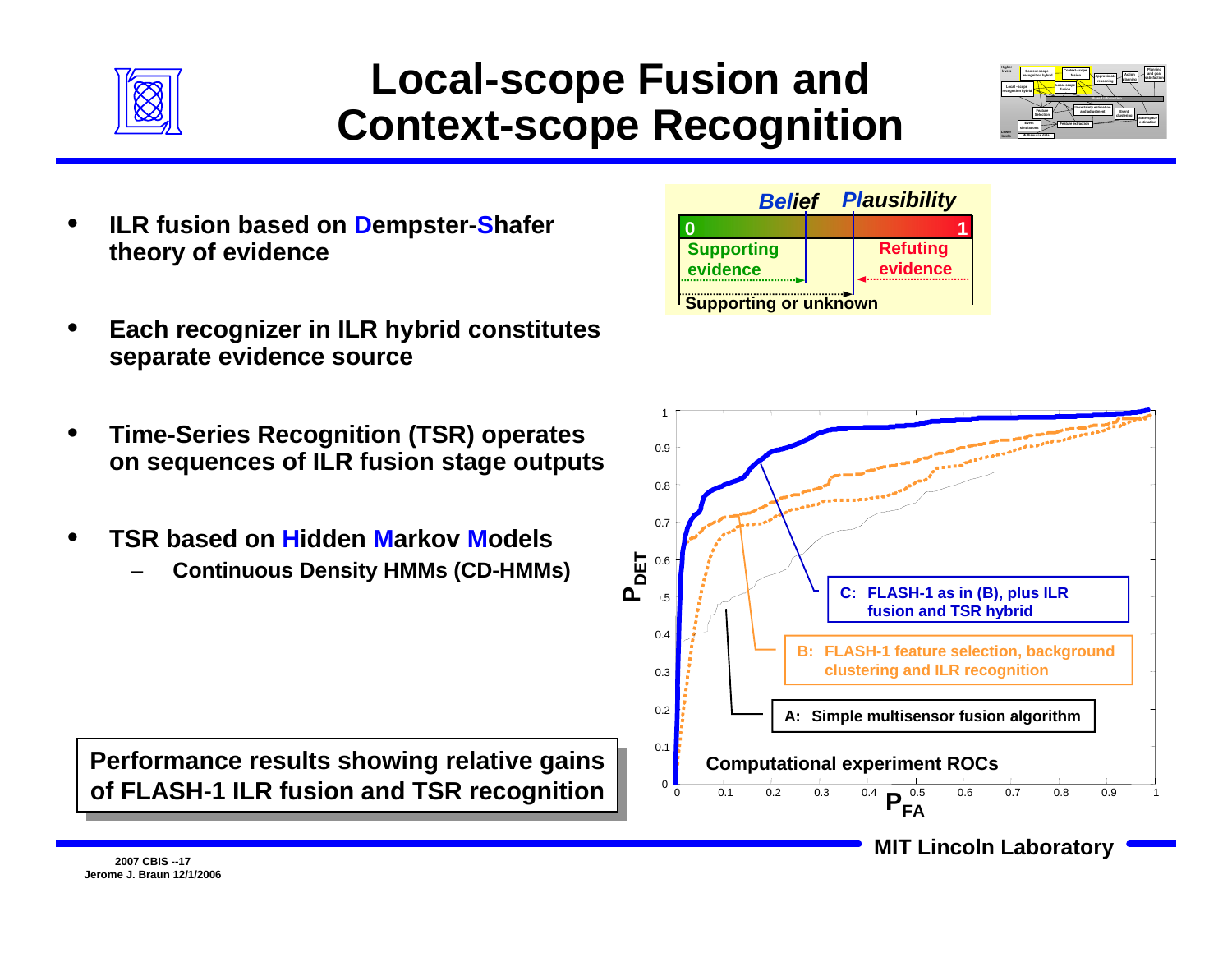

## **Fuzzy Logic Methods in FLASH-1**



- • **Fuzzy logic methods convenient for representing descriptive/vague data**
- • **FLASH-1 fuzzy outcome modification exploits certain data as modifiers rather than inputs to classification**
- • **Example: Perceived threat assessment**
	- **Modulate TSR outcome by perceived threat assessment**
	- **Context simulated by Gaussian distributions correlated with truth-values**
	- **Mamdani-type fuzzy inference**

**Performance results showing further Performance results showing further improvements with simulated "context" data improvements with simulated "context" data**



**MIT Lincoln Laboratory 2007 CBIS --18**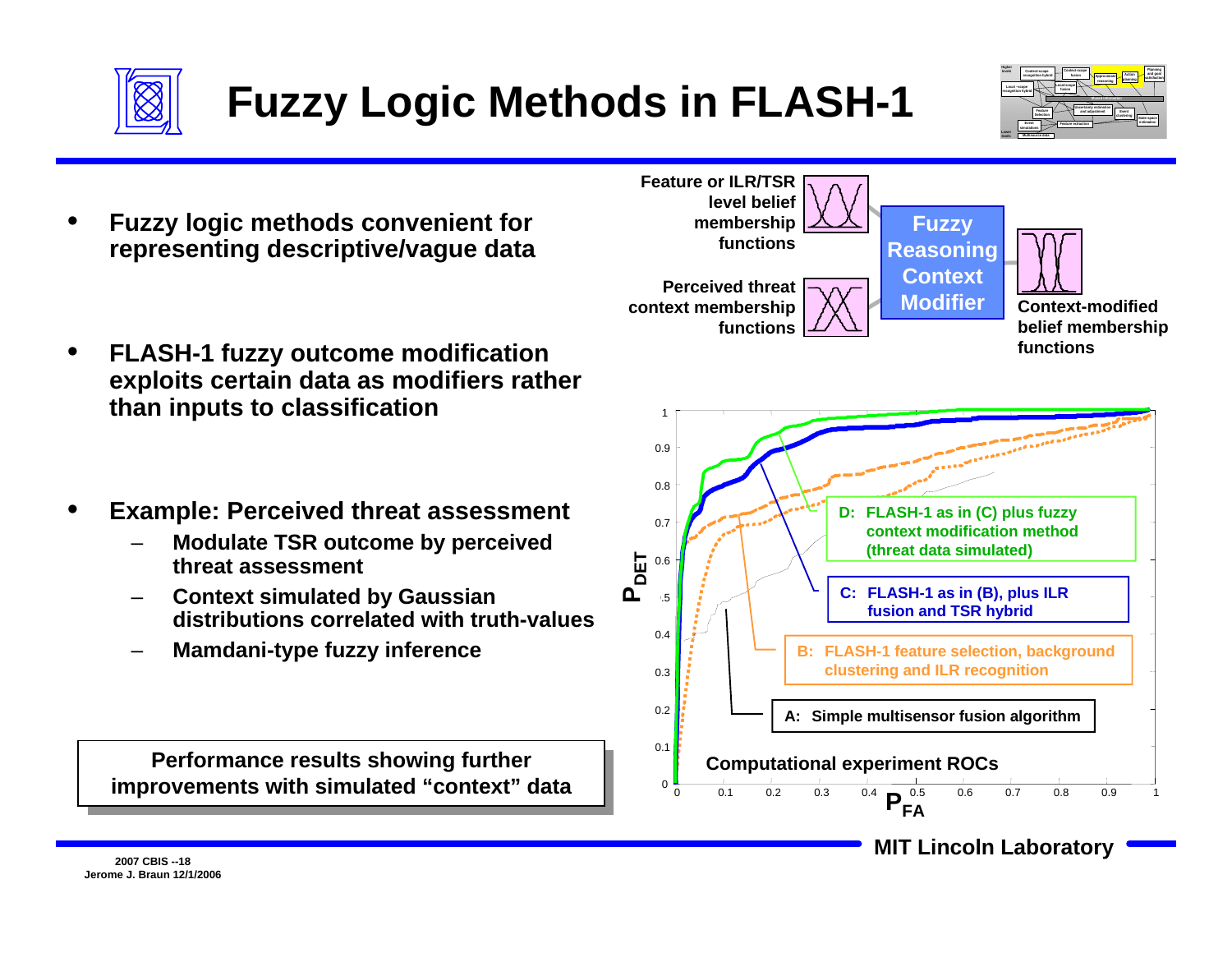



- •**Knowledge representation with FLASH semantic nets**
- •**Initial results with Bayesian net, indoor protection example**

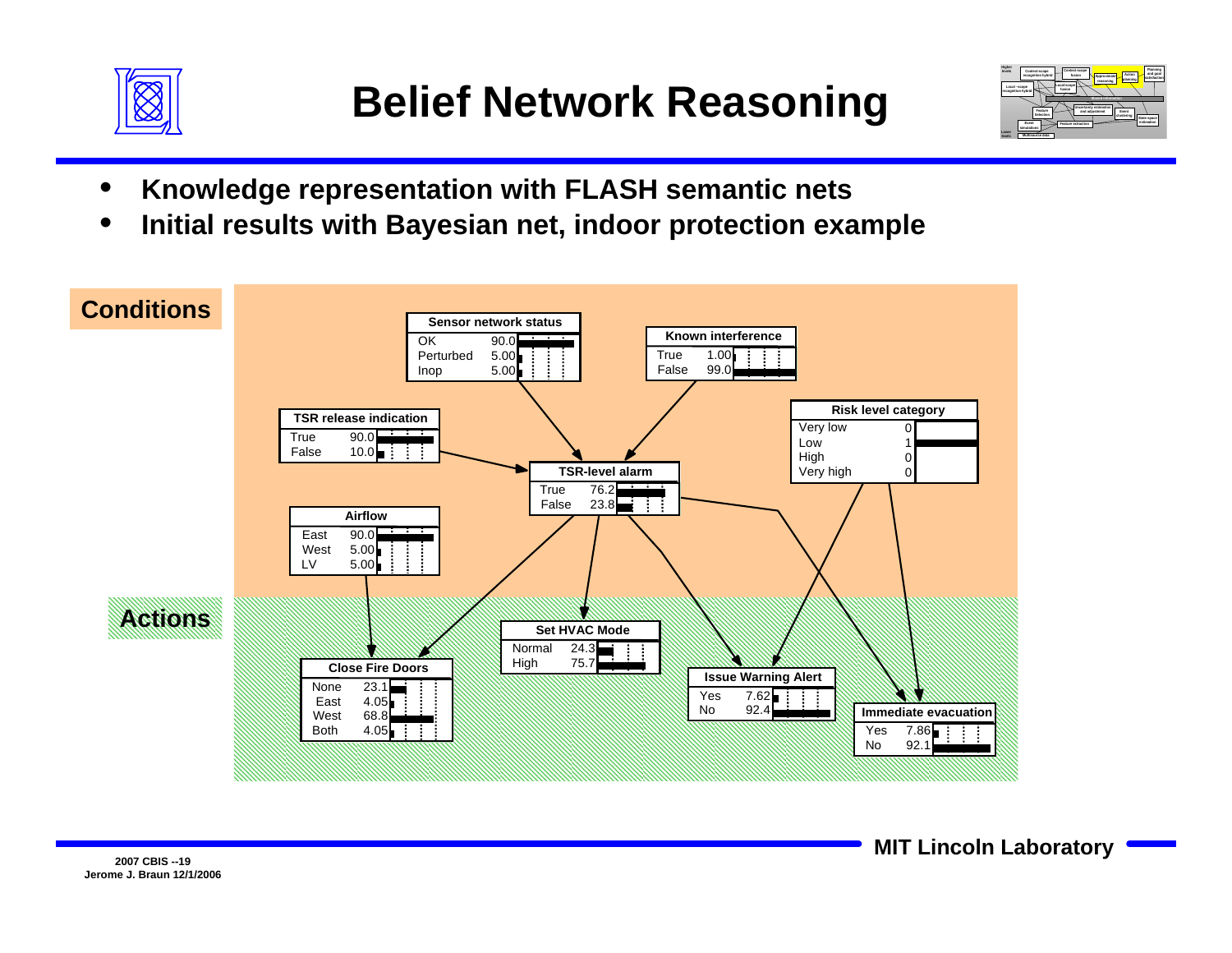

- • **Course-of-action (COA) guidance – recognizing relevant battlespace conditions and reasoning to generate available options and tradeoffs**
- • **Cognitive processing character makes FLASH approach promising for demanding COA guidance applications**
	- –**Machine learning, uncertainty provisions, approximate reasoning**
- • **Further options include machine learning from scenarios, past cases, "lessons learned", desktop exercises, after-action reviews, and information acquired from tacticians and other subject matter experts**

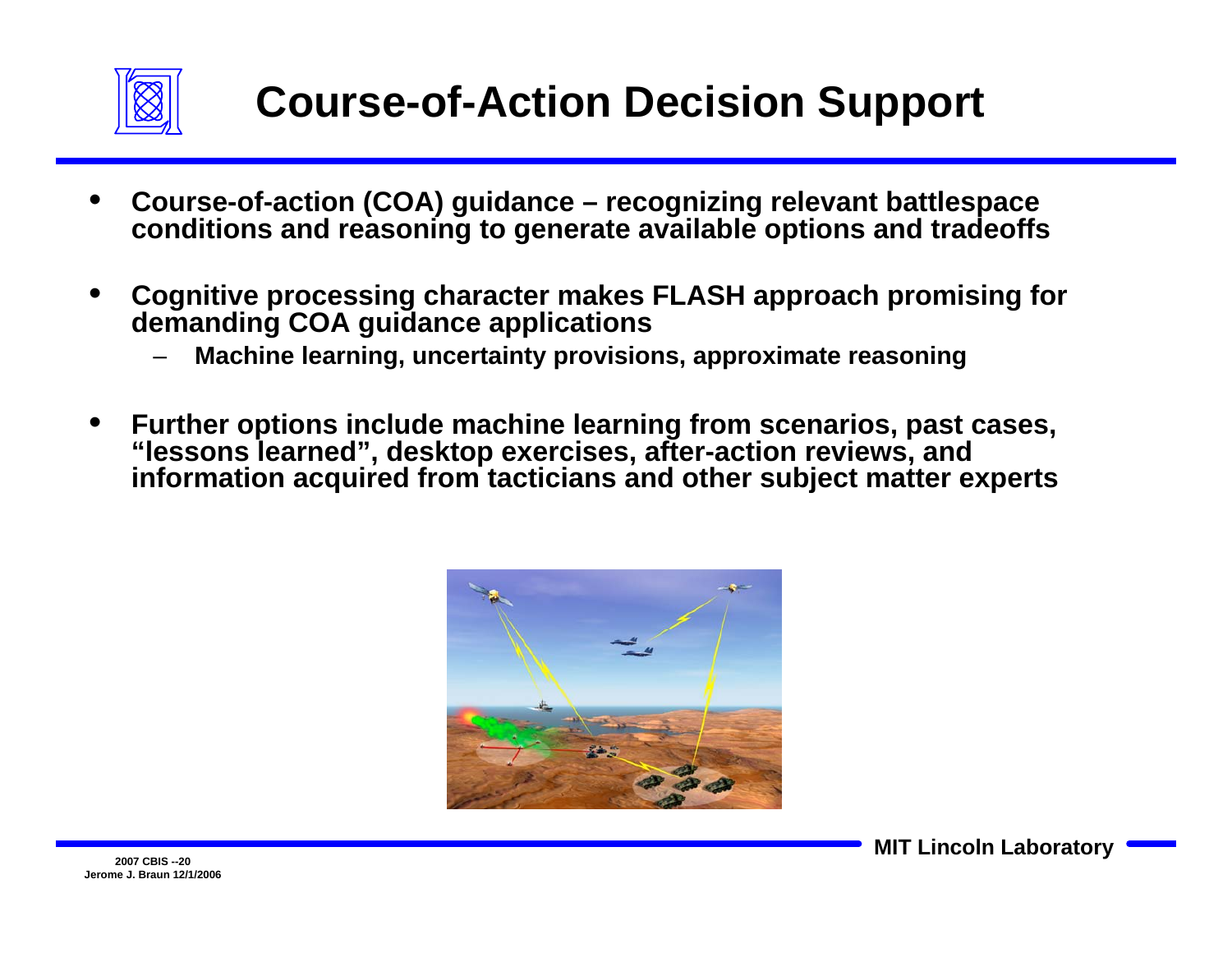

### **Potential of FLASH for Battlespace Management Systems**

**Results: Event detection and characterization, effect predictions, course-of-action guidance, tradeoffs, …**



- • **Potential as information-fusion and machine-intelligence algorithmic backbone for CBRN Battlespace Management systems such as JWARN, JEM, and JOEF**
- • **Intelligent decision-support technology with multi-purpose applicability**
	- –**Attack detection/characterization, prediction, impact assessment, course-of-action, others**
- •**Augmented cognition for warfighters**